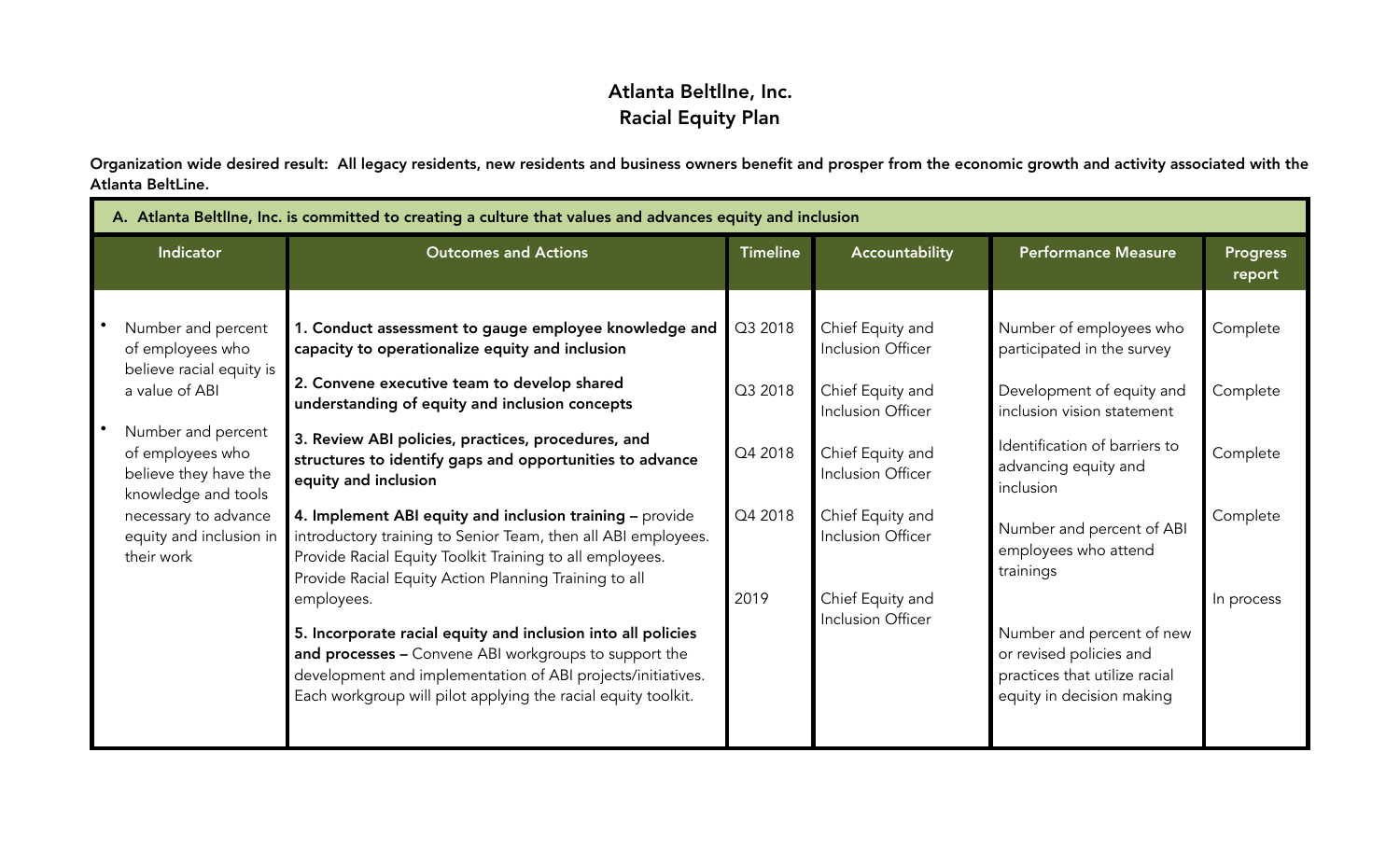| B. Atlanta Beltline employees support their families, achieve work/life balance and enjoy working at ABI                                    |                                                                                                                                                                                                                         |                    |                                                          |                                                                                                                                                                           |                           |  |
|---------------------------------------------------------------------------------------------------------------------------------------------|-------------------------------------------------------------------------------------------------------------------------------------------------------------------------------------------------------------------------|--------------------|----------------------------------------------------------|---------------------------------------------------------------------------------------------------------------------------------------------------------------------------|---------------------------|--|
| <b>Indicator</b>                                                                                                                            | <b>Outcomes and Actions</b>                                                                                                                                                                                             | <b>Timeline</b>    | Accountability                                           | <b>Performance Measure</b>                                                                                                                                                | <b>Progress</b><br>report |  |
| Bi-annual<br>compensation study<br>Analysis of current ABI<br>salary data<br>PTO utilization<br>Vacany rates<br>Gallop Engagement<br>Survey | 1. Include racial equity as a core competency in all job<br>descriptions<br>2 Conduct comprehensive compensation analysis to<br>ensure salaries are equitable and aligned across race,<br>gender and job classification | Q2 2019<br>Q3 2019 | Human Resources<br>Manager<br>Human Resources<br>Manager | Number of new or revised<br>job descriptions that<br>incorporate racial equity<br>Number and percent of ABI<br>salaries that are aligned with<br>the work being performed | In process<br>In process  |  |
|                                                                                                                                             | 3. Foster a workforce that uses paid time off while<br>maintaining workflow and minimizing staff turnover                                                                                                               |                    | Human Resources<br>Manager                               | Number and percent of staff<br>who utilize PTO<br>Number and percent of<br>vacant positions filled                                                                        | In process                |  |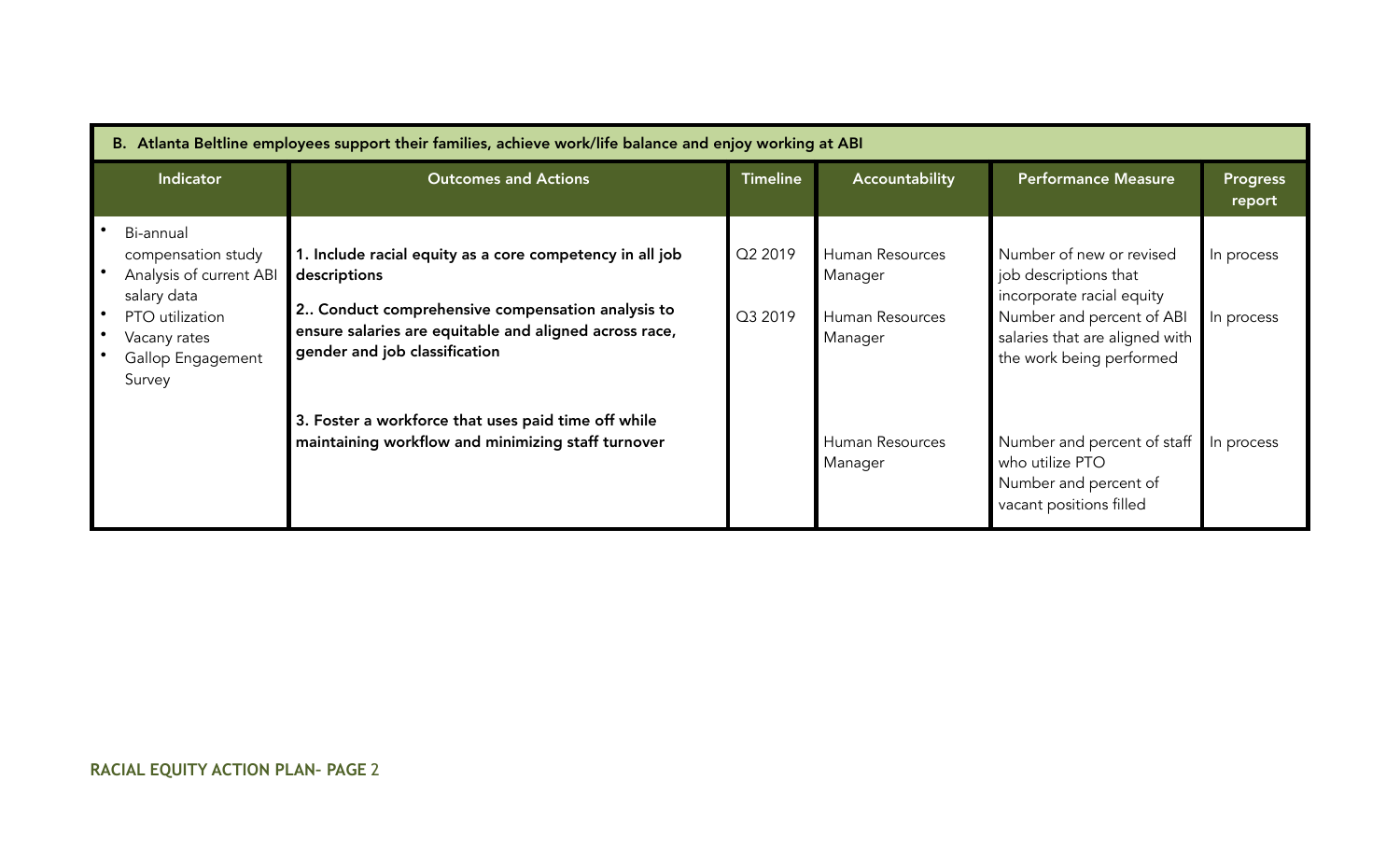| C. Atlanta Beltline investments in contracting and procurement benefit the diversity in Beltline communities   |                                                                                                                                                                                                                                                                                                                                                                                                                                                                                                                                                                                                                                                                                                                                             |                 |                                                                               |                                                                                                                                                                                                                                          |                           |
|----------------------------------------------------------------------------------------------------------------|---------------------------------------------------------------------------------------------------------------------------------------------------------------------------------------------------------------------------------------------------------------------------------------------------------------------------------------------------------------------------------------------------------------------------------------------------------------------------------------------------------------------------------------------------------------------------------------------------------------------------------------------------------------------------------------------------------------------------------------------|-----------------|-------------------------------------------------------------------------------|------------------------------------------------------------------------------------------------------------------------------------------------------------------------------------------------------------------------------------------|---------------------------|
| Indicator                                                                                                      | <b>Outcomes and Actions</b>                                                                                                                                                                                                                                                                                                                                                                                                                                                                                                                                                                                                                                                                                                                 | <b>Timeline</b> | Accountability                                                                | <b>Performance Measure</b>                                                                                                                                                                                                               | <b>Progress</b><br>report |
| Number of local DBE<br>vendors<br>Number and percent<br>of DBE vendors<br>utilized                             | 1. Establish credible baseline data on current DBE<br>participation. Review internal databases to estimate the<br>current level of engagement and contracting with DBE<br>vendors. DBE is defined as including Female Business<br>Enerprises (FBE), Minority Business Enterprises (MBE), Small<br>Disadvantaged Businesses (SDB) and Small Business<br>Enterprises (SBE).<br>2 Conduct survey of local DBEs. The purpose of the survey<br>is to determine vendor awaremess and perceived barriers to<br>participation.<br>3. Conduct comprehensive disparity study. This robust<br>effort will measure utilization of DBE vendors against localy<br>availability in relevant sectors at both a departmental and<br>organization-wide level. |                 | <b>Procurement Team</b><br><b>Procurement Team</b><br><b>Procurement Team</b> | Report on DBE<br>participation<br><b>Disparity Study report</b><br>which includes<br>recommendations for<br>improving internal policies<br>and processes to engage<br>more local DBE vendors<br>Number of policies/<br>processes updated |                           |
| D. Atlanta residents view the Atlanta Beltline as an inclusive entity that effectively engages all communities |                                                                                                                                                                                                                                                                                                                                                                                                                                                                                                                                                                                                                                                                                                                                             |                 |                                                                               |                                                                                                                                                                                                                                          |                           |
| Indicator                                                                                                      | <b>Outcomes and Actions</b>                                                                                                                                                                                                                                                                                                                                                                                                                                                                                                                                                                                                                                                                                                                 | <b>Timeline</b> | Accountability                                                                | <b>Performance Measure</b>                                                                                                                                                                                                               | <b>Progress</b><br>report |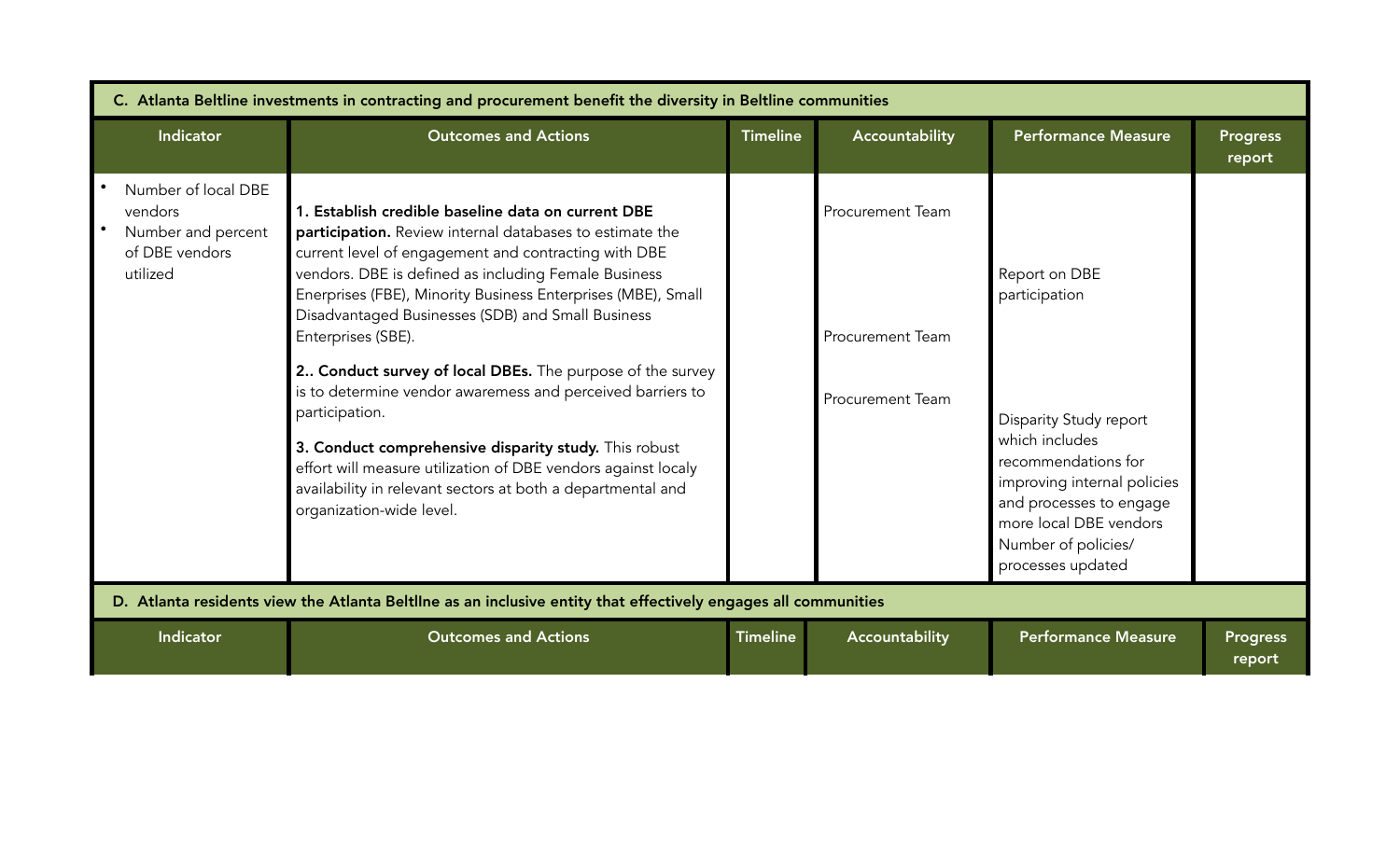| C. Atlanta Beltline investments in contracting and procurement benefit the diversity in Beltline communities                                                         |                                                                                                                                                                                                                              |                 |                                                                          |                                                                                                                                    |                           |
|----------------------------------------------------------------------------------------------------------------------------------------------------------------------|------------------------------------------------------------------------------------------------------------------------------------------------------------------------------------------------------------------------------|-----------------|--------------------------------------------------------------------------|------------------------------------------------------------------------------------------------------------------------------------|---------------------------|
| <b>Indicator</b>                                                                                                                                                     | <b>Outcomes and Actions</b>                                                                                                                                                                                                  | <b>Timeline</b> | Accountability                                                           | <b>Performance Measure</b>                                                                                                         | <b>Progress</b><br>report |
| Number/percent of<br>community members<br>who are aware of ABI's<br>commitment to equity<br>and inclusion<br>Community meeting<br>sign in sheets<br>Community survey | 1. Develop alternative methods for community<br>engagement. In addition to public meetings, the team will<br>explore innovative strategies to communicate with and seek<br>feedback from Atlanta Beltline community members. | 2019            | Vice President for<br>Commuty Planning and<br><b>Engagement and Arts</b> | Number of people engaged<br>Variety of community<br>members engaged<br>Alternative engagement<br>plan developed and<br>implemented | In process                |